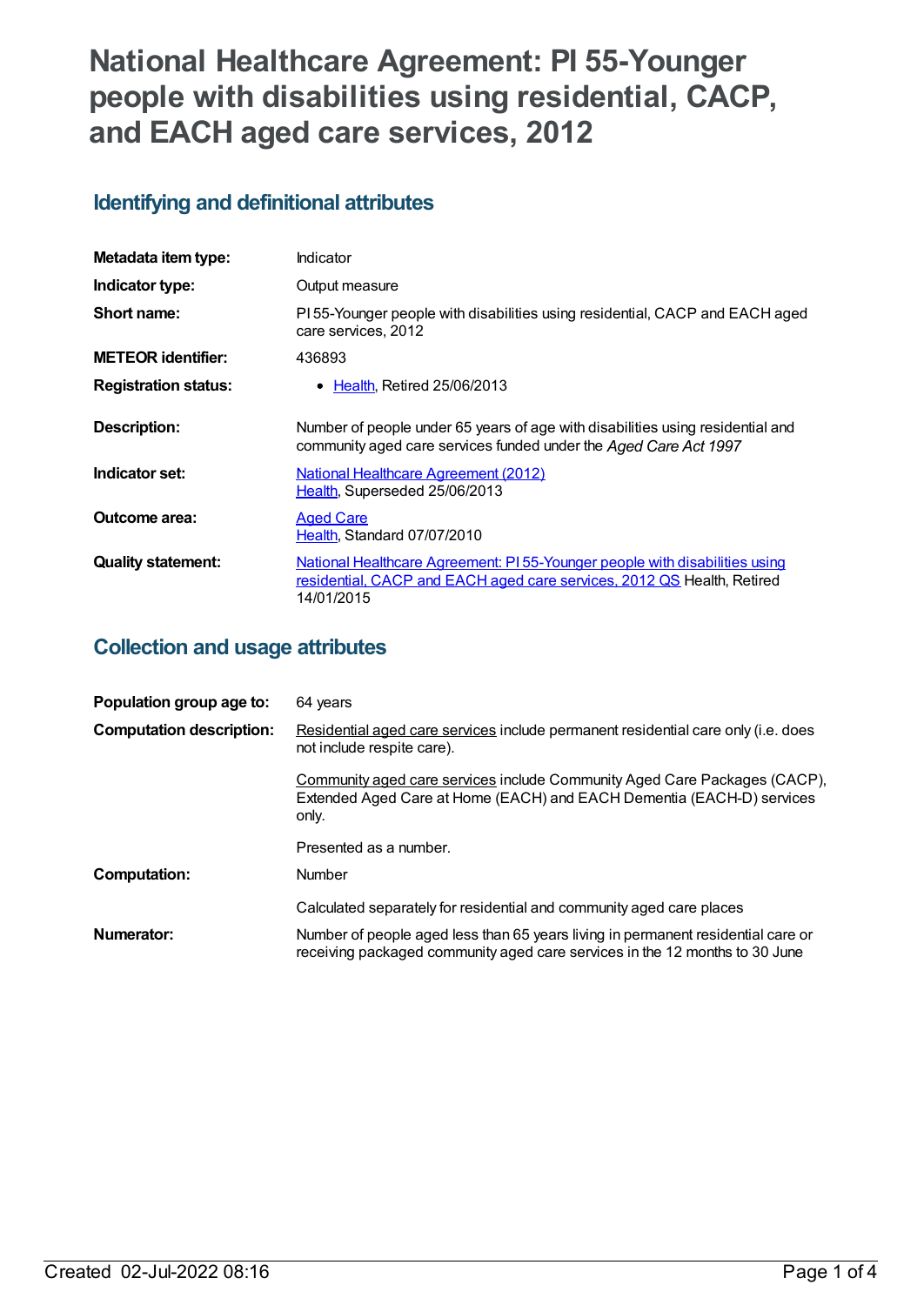| Numerator data elements: | Data Element / Data Set-                                                                                                                |
|--------------------------|-----------------------------------------------------------------------------------------------------------------------------------------|
|                          | Data Element                                                                                                                            |
|                          | Number of people living in permanent residential care or receiving packaged<br>community aged care services in the 12 months to 30 June |
|                          | Data Source                                                                                                                             |
|                          | <b>Australian Government Department of Health and Ageing's Ageing and Aged</b><br>Care data warehouse                                   |
|                          | Guide for use                                                                                                                           |
|                          | Data source type: Administrative by-product data                                                                                        |
|                          | Data Element / Data Set-                                                                                                                |
|                          | Data Element                                                                                                                            |
|                          | Person-age                                                                                                                              |
|                          | Data Source                                                                                                                             |
|                          | <u>Australian Government Department of Health and Ageing's Ageing and Aged</u><br>Care data warehouse                                   |
|                          | Guide for use                                                                                                                           |
|                          | Data source type: Administrative by-product data                                                                                        |
|                          |                                                                                                                                         |

**Disaggregation:** 2010–11—State and territory, by service type (residential, community), by age group (under 50 years, 50–64 years, total).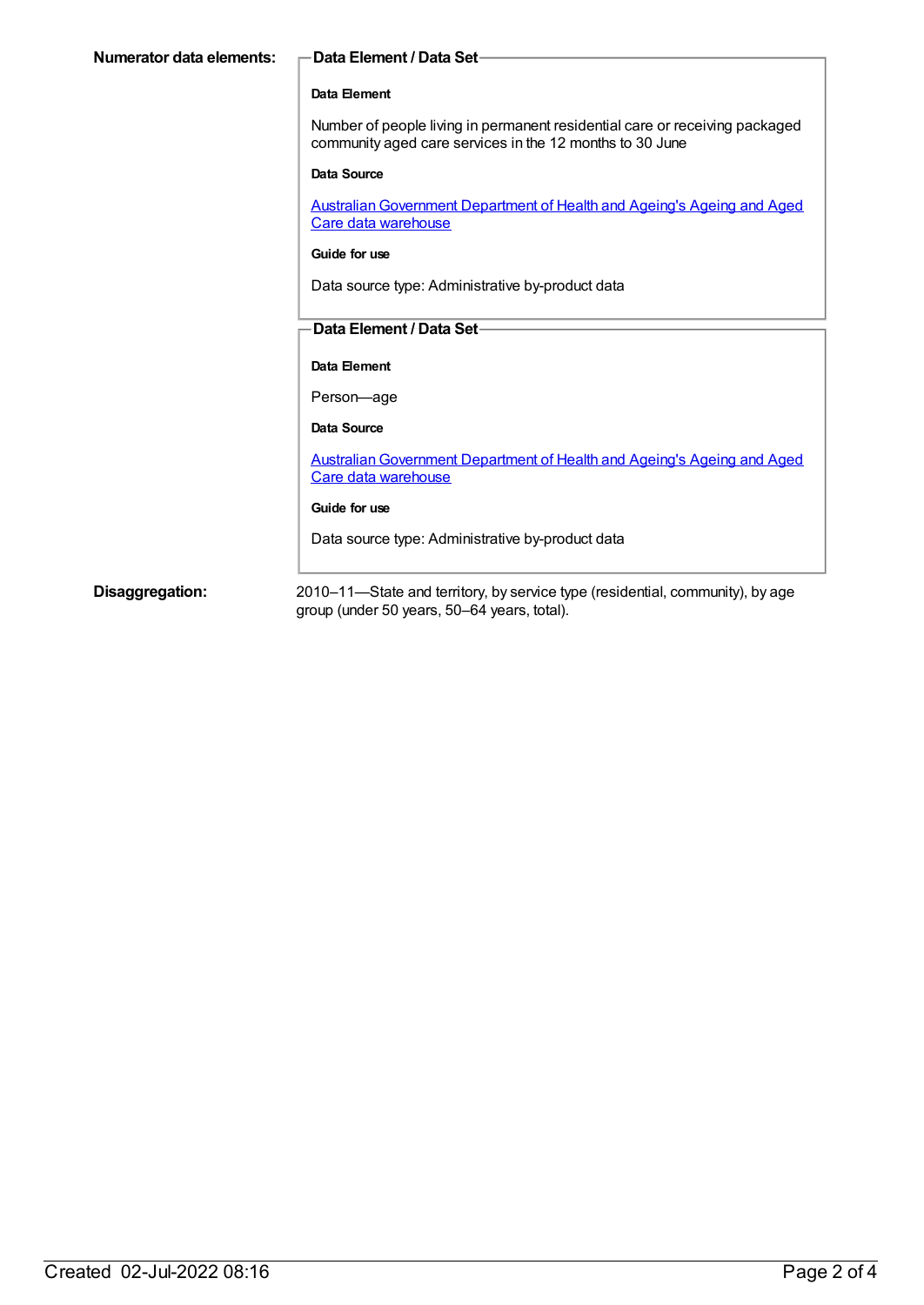### **Disaggregation data elements:**

#### **Data Element / Data Set**

#### **Data Element**

Establishment—geographical location

#### **Data Source**

Australian Government Department of Health and Ageing's Ageing and Aged Care data warehouse

#### **Guide for use**

Data source type: Administrative by-product data

### **Data Element / Data Set**

#### **Data Element**

Person—age

#### **Data Source**

Australian Government Department of Health and Ageing's Ageing and Aged Care data warehouse

#### **Guide for use**

Data source type: Administrative by-product data

#### **Data Element / Data Set**

#### **Data Element**

Service provider type

#### **Data Source**

[AustralianGovernment](https://meteor.aihw.gov.au/content/394091) Department of Health and Ageing's Ageing and Aged Care data warehouse

#### **Guide for use**

Data source type: Administrative by-product data Service provider types are residential or community

**Comments:** Most recent data available for 2012 CRC report: 2010–11

Note that the age groups presented are consistent with the COAG Younger People in Residential Aged Care (YPIRAC) target group: people with disability aged under 65 years who live in, or are at risk of, entering residential aged care, with initial priority being given to those under 50 years of age who reside in an aged care facility.

The count is unique clients, aged under 65 years, receiving residential or aged care services within a state/territory during the 12 months to 30 June. A client may be counted more than once if they have received care under multiple programs or across multiple states/territories.

### **Representational attributes**

| <b>Representation class:</b> | Count  |
|------------------------------|--------|
| Data type:                   | Real   |
| Unit of measure:             | Person |
| Format:                      | NN[NN] |